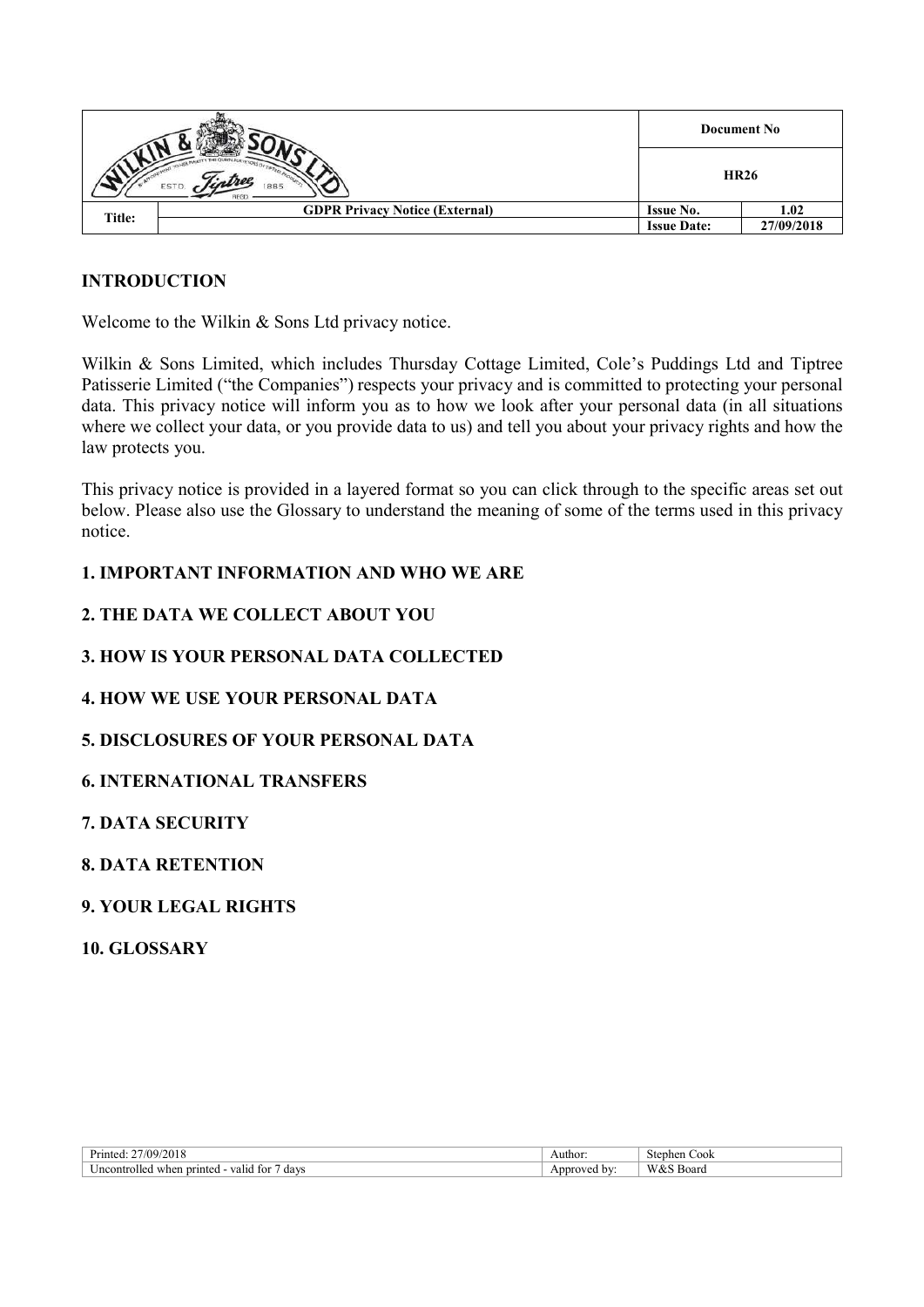|        |                                       | <b>Document No</b> |            |
|--------|---------------------------------------|--------------------|------------|
|        | ESTD<br>885                           | <b>HR26</b>        |            |
| Title: | <b>GDPR Privacy Notice (External)</b> | <b>Issue No.</b>   | 1.02       |
|        |                                       | <b>Issue Date:</b> | 27/09/2018 |

# **1. IMPORTANT INFORMATION AND WHO WE ARE**

## **PURPOSE OF THIS PRIVACY NOTICE**

This privacy notice aims to give you information on how the Company collects and processes your personal data through all means such as when you request a quote/proposal from the Company; become a client of the Company or use of this website, including any data you may provide through this website when you sign up to our newsletter; download a guide or take part in a promotion.

This website is not intended for children and we do not knowingly collect data relating to children.

It is important that you read this privacy notice together with any other privacy notice or fair processing notice we may provide on specific occasions when we are collecting or processing personal data about you so that you are fully aware of how and why we are using your data. This privacy notice supplements the other notices and is not intended to override them.

## **CONTROLLER**

The Company is the controller and responsible for your personal data.

If you have any questions about this privacy notice, including any requests to exercise *your legal rights*, please contact the Company Secretary or a member of the HR Team.

You have the right to make a complaint at any time to the Information Commissioner's Office (ICO), the UK supervisory authority for data protection issues (*www.ico.org.uk*). We would, however, appreciate the chance to deal with your concerns before you approach the ICO so please contact us in the first instance.

## **CHANGES TO THE PRIVACY NOTICE AND YOUR DUTY TO INFORM US OF CHANGES**

It is important that the personal data we hold about you is accurate and current. Please keep us informed if your personal data changes during your relationship with us.

## **THIRD-PARTY LINKS**

This website may include links to third-party websites, plug-ins and applications. Clicking on those links or enabling those connections may allow third parties to collect or share data about you. We do not control these third-party websites and are not responsible for their privacy statements. When you leave our website, we encourage you to read the privacy notice of every website you visit.

| 709/2018<br>$\sqrt{ }$<br>Printed                                      | Author                      | $\sim$<br>Stephen<br><b>Cook</b>                       |
|------------------------------------------------------------------------|-----------------------------|--------------------------------------------------------|
| $ -$<br>davs<br>. for<br>valid.<br>Jncontr<br>printed<br>when<br>olled | hv<br>nnt<br>Ωī<br>$\alpha$ | $\overline{\phantom{a}}$<br>$W_{\mathcal{R}}$<br>Board |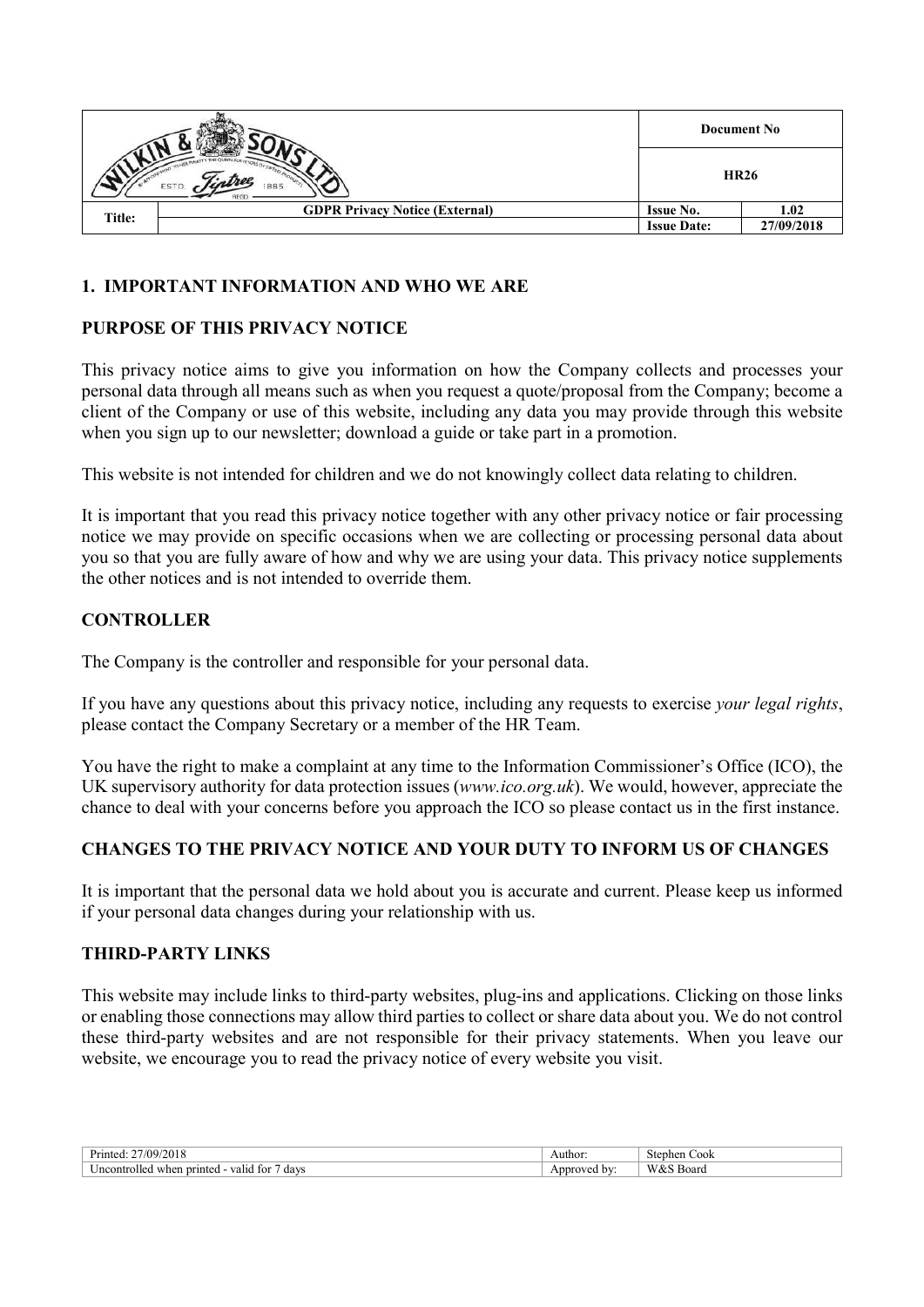|        |                                       | <b>Document No</b> |            |
|--------|---------------------------------------|--------------------|------------|
|        | ESTO<br>885                           | <b>HR26</b>        |            |
|        | <b>GDPR Privacy Notice (External)</b> | <b>Issue No.</b>   | 1.02       |
| Title: |                                       | <b>Issue Date:</b> | 27/09/2018 |

# **2. THE DATA WE COLLECT ABOUT YOU**

Personal data, or personal information, means any information about an individual from which that person can be identified. It does not include data where the identity has been removed (anonymous data).

We may collect, use, store and transfer different kinds of personal data about you which we have grouped together as follows:

- **Identity Data** may include first name, maiden name, last name, username or similar identifier, marital status, title, date of birth and gender.
- **Contact Data** may include invoicing address, email address and telephone numbers.
- **Financial Data** may include bank account and payment card details.
- **Transaction Data** may include details about payments to and from you and other details of services you have purchased from us.
- **Technical Data** may include internet protocol (IP) address, your login data, browser type and version, time zone setting and location, browser plug-in types and versions, operating system and platform and other technology on the devices you use to access this website.
- **Profile Data** may include your purchases or orders made by you, your interests, preferences, feedback and survey responses.
- **Usage Data** may include information about how you use our services and website.
- **Marketing and Communications Data** includes your preferences in receiving marketing from us and our third parties and your communication preferences.

We also collect, use and share **Aggregated Data** such as statistical or demographic data for any purpose. Aggregated Data may be derived from your personal data but is not considered personal data in law as this data does **not** directly or indirectly reveal your identity. For example, we may aggregate your Usage Data to calculate the percentage of users accessing a specific website feature. However, if we combine or connect Aggregated Data with your personal data so that it can directly or indirectly identify you, we treat the combined data as personal data which will be used in accordance with this privacy notice.

We do not collect any **Special Categories of Personal Data** about you (this includes details about your race or ethnicity, religious or philosophical beliefs, sex life, sexual orientation, political opinions, trade union membership, information about your health and genetic and biometric data). Nor do we collect any information about criminal convictions and offences.

## **IF YOU FAIL TO PROVIDE PERSONAL DATA**

Where we need to collect personal data by law, or under the terms of a contract we have with you and you

| 1/09/201<br>$\overline{\phantom{a}}$<br>Printe<br>.               | Author        | $\sim$<br>Stephen<br>Cook                   |
|-------------------------------------------------------------------|---------------|---------------------------------------------|
| - -<br>davs<br>tor<br>printed<br>valid<br>when<br>.ollec<br>≏onti | hv:<br>๛<br>. | $\sim$ $\sim$<br>$W_{\mathcal{R}}$<br>Board |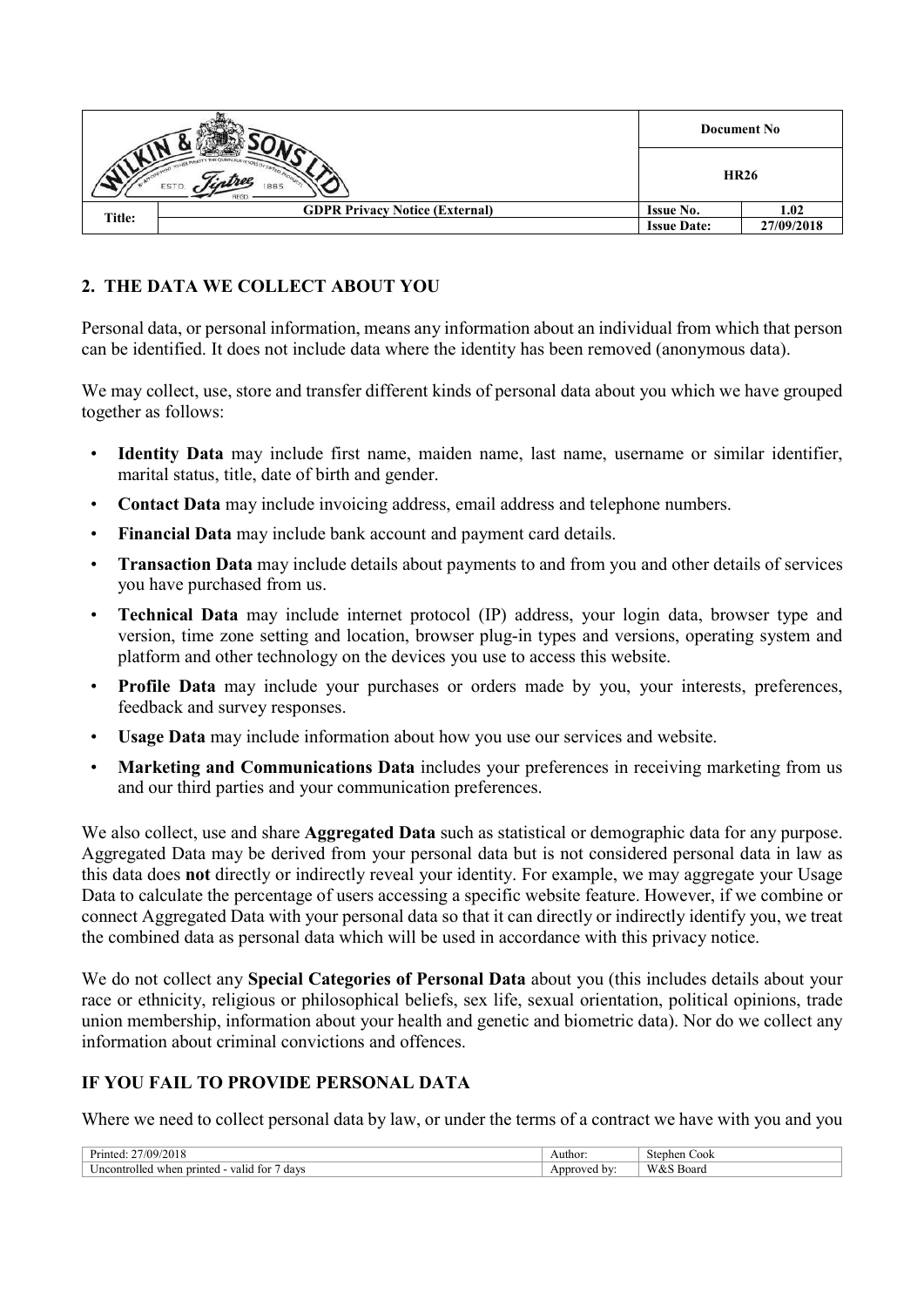|        |                                       | <b>Document No</b> |            |
|--------|---------------------------------------|--------------------|------------|
|        | ESTE<br>885<br><b>BEGI</b>            | <b>HR26</b>        |            |
|        | <b>GDPR Privacy Notice (External)</b> | <b>Issue No.</b>   | 1.02       |
| Title: |                                       | <b>Issue Date:</b> | 27/09/2018 |

fail to provide that data when requested, we may not be able to perform the contract we have or are trying to enter into with you (for example, to provide you with services). In this case, we may have to cancel a service you have with us but we will notify you if this is the case at the time.

# **3. HOW IS YOUR PERSONAL DATA COLLECTED?**

We use different methods to collect data from and about you including through:

- **Direct interactions.** You may give us your Identity, Contact and Financial Data when engaging our services, filling in forms or by corresponding with us by post, phone, email, and telephone or otherwise. This includes personal data you provide when you:
	- Enquire and or contract with us for our services;
	- subscribe to our publications;
	- request marketing to be sent to you;
	- enter a competition, promotion or survey; or
	- give us some feedback.
- **Automated technologies or interactions.** As you interact with our website, we may automatically collect Technical Data about your equipment, browsing actions and patterns. The data collected automatically includes IP address, web browser type and version, operating system and a list of URL's including the referring site, your activity on this site and the site you exit to.
- **Third parties or publicly available sources.** We may receive personal data about you from various third parties.
	- Technical Data from the following parties:
		- **(a)** analytics providers;
		- **(b)** advertising networks; and
		- **(c)** search information providers.
- Contact, Financial and Transaction Data from providers of technical and payment services.
- Identity and Contact Data from data brokers or aggregators.
- Identity and Contact Data from publicly availably sources such as Twitter and Facebook.

#### **4. HOW WE USE YOUR PERSONAL DATA**

We will only use your personal data when the law allows us to. Most commonly, we will use your personal data in the following circumstances:

| 7/09/2018<br>$\overline{\phantom{a}}$<br>Printed:                                             | Author<br>▵                            | <b>Stephen</b><br>COOK       |
|-----------------------------------------------------------------------------------------------|----------------------------------------|------------------------------|
| - -<br>valıo<br>davs<br>tor<br>when<br>contr.<br>printed<br>$\overline{\phantom{a}}$<br>olled | hv·<br>nroved<br>$\Delta P^*$<br>vuu v | W&<br>$\sim$ $\sim$<br>Board |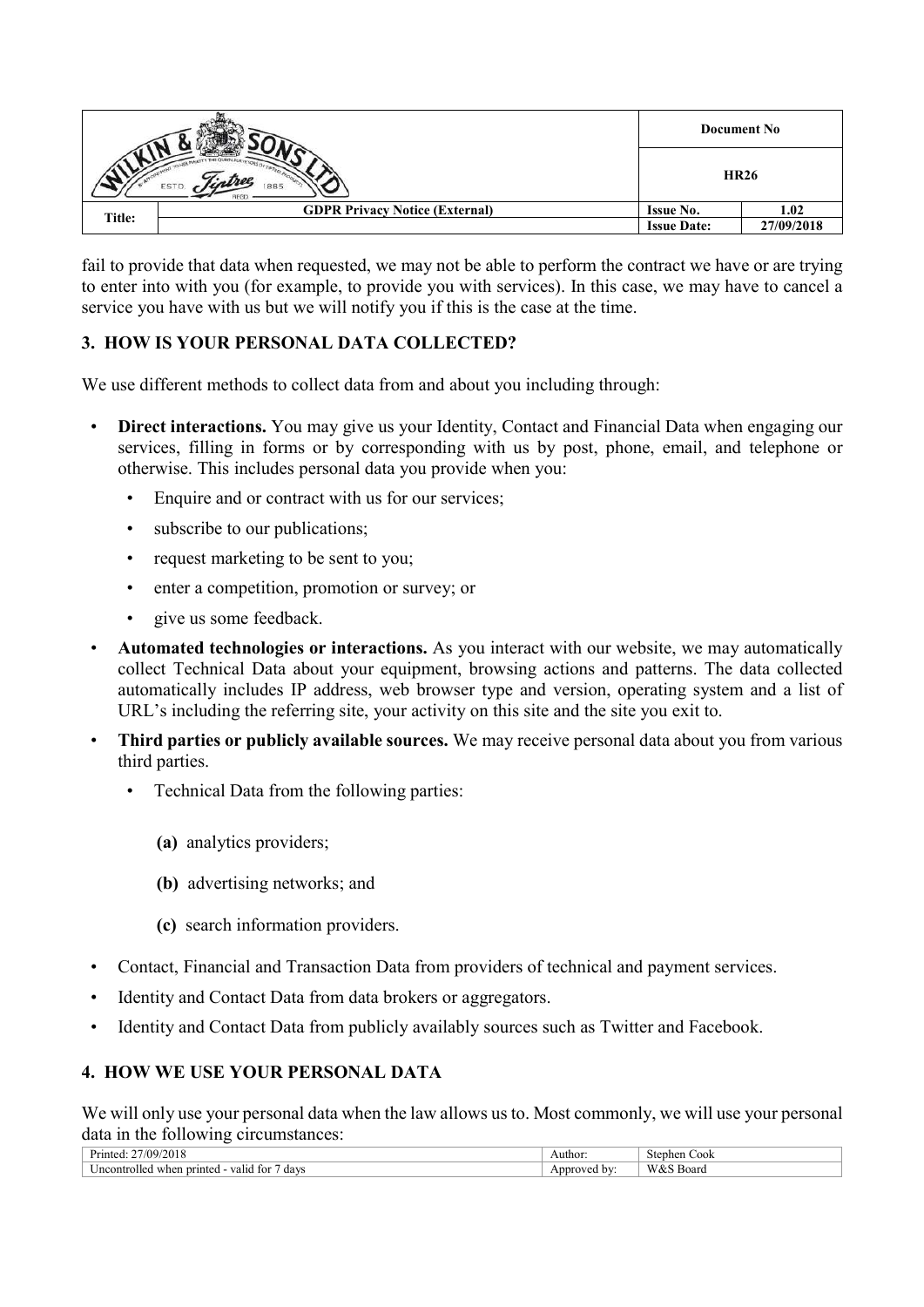|        |                                       | <b>Document No</b> |            |
|--------|---------------------------------------|--------------------|------------|
|        | ESTO<br>885                           | <b>HR26</b>        |            |
| Title: | <b>GDPR Privacy Notice (External)</b> | <b>Issue No.</b>   | 1.02       |
|        |                                       | <b>Issue Date:</b> | 27/09/2018 |

- Where we need to perform the contract we are about to enter into or have entered into with you.
- Where it is necessary for our legitimate interests (or those of a third party) and your interests and fundamental rights do not override those interests.
- Where we need to comply with a legal or regulatory obligation.

Generally we do not rely on consent as a legal basis for processing your personal data other than in relation to sending direct marketing communications to you via email or text message. You have the right to withdraw consent to marketing at any time by contacting us.

| $\sim$<br>$\sqrt{2}$<br>70 Y X<br>Printed<br>40 L C<br>$\cdots$               | vuunor | COOK<br>stephen           |
|-------------------------------------------------------------------------------|--------|---------------------------|
| $\sim$ $\sim$<br>davs<br>. for<br>. Incontr<br>when<br>valu<br>printed<br>uec | hv     | Boar<br>$W_{\mathcal{A}}$ |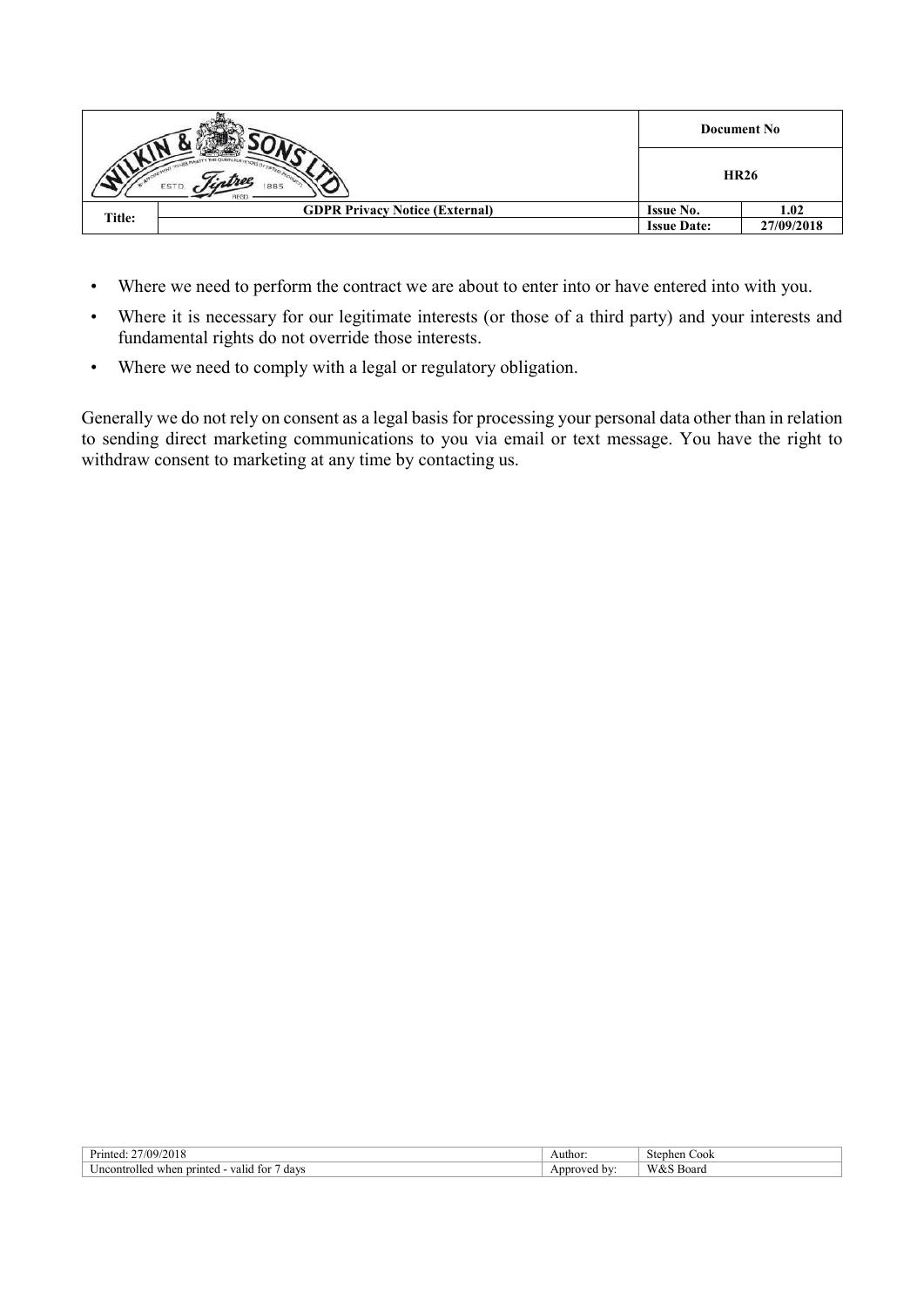|        |                                       | <b>Document No</b> |            |
|--------|---------------------------------------|--------------------|------------|
|        | <b>ESTI</b><br>885                    | <b>HR26</b>        |            |
|        | <b>GDPR Privacy Notice (External)</b> | <b>Issue No.</b>   | 1.02       |
| Title: |                                       | <b>Issue Date:</b> | 27/09/2018 |

## **PURPOSES FOR WHICH WE WILL USE YOUR PERSONAL DATA**

We have set out below, in a table format, a description of all the ways we plan to use your personal data, and which of the legal bases we rely on to do so. We have also identified what our legitimate interests are where appropriate.

Note that we may process your personal data for more than one lawful ground depending on the specific purpose for which we are using your data. Please *Contact us* if you need details about the specific legal ground we are relying on to process your personal data where more than one ground has been set out in the table below.

| <b>Purpose/Activity</b>                                                                                                                                                                                        | <b>Type of data</b>                                                                                    | Lawful basis for processing including<br>basis of legitimate interest                                                                                                                                                                                             |  |  |
|----------------------------------------------------------------------------------------------------------------------------------------------------------------------------------------------------------------|--------------------------------------------------------------------------------------------------------|-------------------------------------------------------------------------------------------------------------------------------------------------------------------------------------------------------------------------------------------------------------------|--|--|
| To register you as a new<br>customer                                                                                                                                                                           | (a) Identity<br>(b) Contact                                                                            | Performance of a contract with you                                                                                                                                                                                                                                |  |  |
| To process and deliver your order<br>including:<br>(a) Manage payments, fees and<br>charges<br>(b) Collect and recover money<br>owed to us                                                                     | (a) Identity<br>(b) Contact<br>(c) Financial<br>(d) Transaction<br>(e) Marketing and<br>Communications | (a) Performance of a contract with you<br>(b) Necessary for our legitimate interests<br>(to recover debts due to us)                                                                                                                                              |  |  |
| To manage our relationship with<br>you which will include:<br>(a) Notifying you about changes<br>to our terms or privacy policy<br>(b) Asking you to leave a review<br>or take a survey<br>Printed: 27/09/2018 | (a) Identity<br>(b) Contact<br>(c) Profile<br>(d) Marketing and<br>Communications                      | (a) Performance of a contract with you<br>(b) Necessary to comply with a legal<br>obligation<br>(c) Necessary for our legitimate interests<br>(to keep our records updated and to study<br>how customers use our<br>products/services)<br>Author:<br>Stephen Cook |  |  |
| Uncontrolled when printed - valid for 7 days<br>Approved by:<br>W&S Board                                                                                                                                      |                                                                                                        |                                                                                                                                                                                                                                                                   |  |  |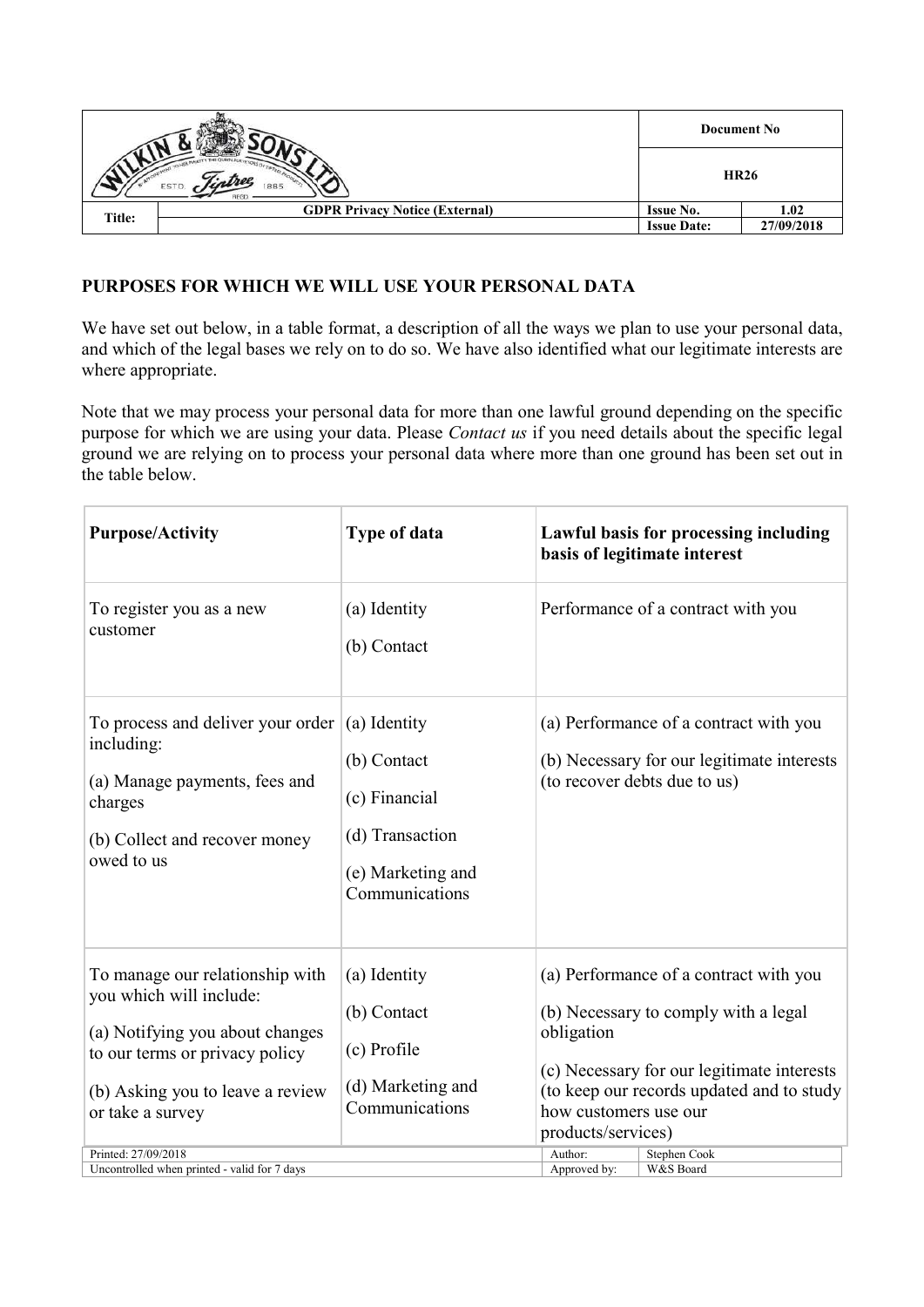|        |                                       | <b>Document No</b> |            |
|--------|---------------------------------------|--------------------|------------|
|        | ESTO<br>885                           | <b>HR26</b>        |            |
| Title: | <b>GDPR Privacy Notice (External)</b> | <b>Issue No.</b>   | 1.02       |
|        |                                       | <b>Issue Date:</b> | 27/09/2018 |

| To enable you to partake in a<br>prize draw, competition or<br>complete a survey                                                                                                       | (a) Identity<br>(b) Contact<br>(c) Profile<br>(d) Usage<br>(e) Marketing and<br>Communications | (a) Performance of a contract with you<br>(b) Necessary for our legitimate interests<br>(to study how customers use our<br>products/services, to develop them and<br>grow our business)                                                                                                                     |
|----------------------------------------------------------------------------------------------------------------------------------------------------------------------------------------|------------------------------------------------------------------------------------------------|-------------------------------------------------------------------------------------------------------------------------------------------------------------------------------------------------------------------------------------------------------------------------------------------------------------|
| To administer and protect our<br>business and this website<br>(including troubleshooting, data<br>analysis, testing, system<br>maintenance, support, reporting<br>and hosting of data) | (a) Identity<br>(b) Contact<br>(c) Technical                                                   | (a) Necessary for our legitimate interests<br>(for running our business, provision of<br>administration and IT services, network<br>security, to prevent fraud and in the<br>context of a business reorganisation or<br>group restructuring exercise)<br>(b) Necessary to comply with a legal<br>obligation |
| To make suggestions and<br>recommendations to you about<br>goods or services that may be of<br>interest to you                                                                         | (a) Identity<br>(b) Contact<br>(c) Technical<br>(d) Usage<br>(e) Profile                       | Necessary for our legitimate interests (to<br>develop our products/services and grow<br>our business)                                                                                                                                                                                                       |

| /2018<br>Printed.<br>70 N.H                                                | Autho <sub>1</sub> | $\sim$<br>.00K<br>Stephen                              |
|----------------------------------------------------------------------------|--------------------|--------------------------------------------------------|
| $\sim$ $\sim$<br>davs<br>when<br>. Incontrolle<br>-tor<br>printed<br>valid | nnn                | <b>III</b><br>$\overline{\phantom{a}}$<br>Board<br>N N |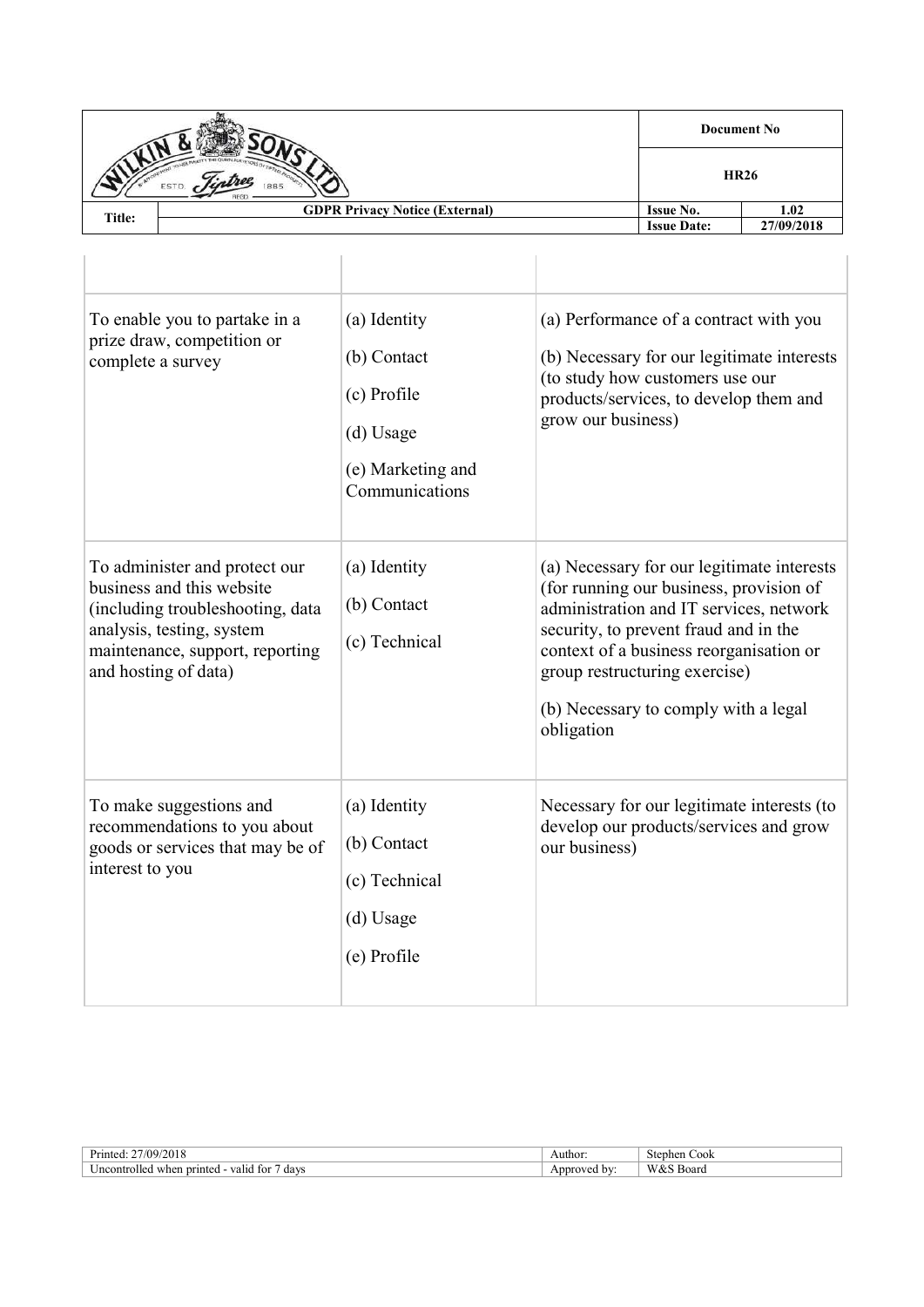|        |                                       | <b>Document No</b> |            |
|--------|---------------------------------------|--------------------|------------|
|        | ESTD<br>885                           | <b>HR26</b>        |            |
| Title: | <b>GDPR Privacy Notice (External)</b> | <b>Issue No.</b>   | 1.02       |
|        |                                       | <b>Issue Date:</b> | 27/09/2018 |

| Marketing &<br><b>Measurement</b>                                                                                                                                                                                                                                                                                                                                                   | <b>Type Of Data</b>        | <b>3rd Parties</b><br><b>Lawful Basis</b><br><b>Involved</b> in<br>Processing.                                                                                                                                                                                                                                                                                              |                                                 |
|-------------------------------------------------------------------------------------------------------------------------------------------------------------------------------------------------------------------------------------------------------------------------------------------------------------------------------------------------------------------------------------|----------------------------|-----------------------------------------------------------------------------------------------------------------------------------------------------------------------------------------------------------------------------------------------------------------------------------------------------------------------------------------------------------------------------|-------------------------------------------------|
| To use data<br>analytics to<br>improve our<br>website,<br>products/services,<br>marketing,<br>customer<br>relationships and<br>experiences                                                                                                                                                                                                                                          | (a) Technical<br>(b) Usage | Necessary for our legitimate interests (to<br>define types of customers for our products<br>and services, to keep our website updated<br>and relevant, to develop our business and<br>to inform our marketing strategy)                                                                                                                                                     | Google<br>Analytics,<br>CPanel                  |
| (a) Identity<br>(b) Contact<br>(c) Marketing and<br>Communications<br>marketing activity.<br>To send Email<br>(b) Usage<br>Marketing<br>messages about<br>(c) Profile<br>services we offer,<br>on our website. Users can opt out of<br>(b) Usage<br>and content that<br>marketing activity by clicking the<br>we create<br>(c) Profile<br>(b) Technical<br>(c) Usage<br>(d) Profile |                            | We rely exclusively on consent for email<br>Users can opt themselves into receiving<br>our marketing on one of the contact forms<br>unsubscribe link in the emails they receive,<br>or by contacting us directly. Records of<br>consent are maintained in Mail Chimp.                                                                                                       | Mail Chimp                                      |
| (a) Technical<br>(b) Usage<br>To measure<br>interactions with,<br>and how you share<br>our content on<br>(c) Profile<br>social networks                                                                                                                                                                                                                                             |                            | Necessary for our legitimate interests (to<br>allow users to click through to, follow and<br>like, or share our content on social media).<br>Data is collected by social media platforms<br>when users use their share, like and follow<br>buttons. For access to this information, or<br>to opt out, users can adjust their account<br>settings on the relevant platforms. | Facebook,<br>LinkedIn,<br>Twitter,<br>Instagram |

| $\frac{1}{2018}$<br>$\sim$<br>/09/<br>anteg:                  | \uthor:        | <b>Cook</b><br>stepher |
|---------------------------------------------------------------|----------------|------------------------|
| $ -$<br>when<br>. for<br>davs<br>printed<br>Incontro<br>valid | Hx<br>$\alpha$ | 30ard                  |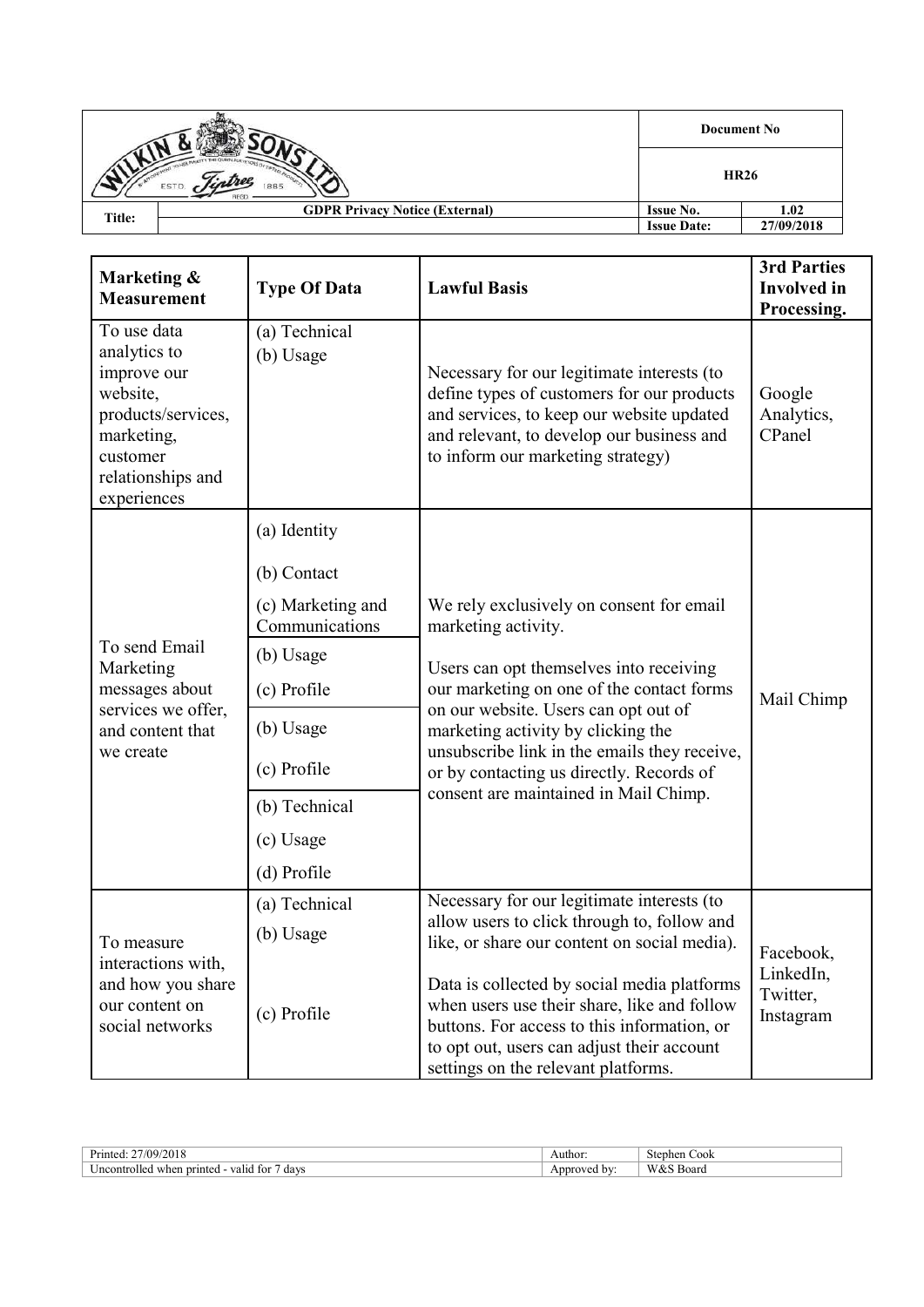|        |                                       | <b>Document No</b> |            |
|--------|---------------------------------------|--------------------|------------|
|        | <b>ESTI</b><br>1885                   | <b>HR26</b>        |            |
| Title: | <b>GDPR Privacy Notice (External)</b> | <b>Issue No.</b>   | 1.02       |
|        |                                       | <b>Issue Date:</b> | 27/09/2018 |

## **MARKETING**

We strive to provide you with choices regarding certain personal data uses, particularly around marketing and advertising.

## **PROMOTIONAL OFFERS FROM US**

We may use your Identity, Contact, Technical, Usage and Profile Data to form a view on what we think you may want or need, or what may be of interest to you. This is how we decide which products, services and offers may be relevant for you (we call this marketing).

You will receive marketing communications from us if you have requested information from us or purchased products from us or if you provided us with your details when you entered a competition or registered for a promotion and, in each case, you have opted to receive that marketing.

#### **THIRD-PARTY MARKETING**

We will get your express opt-in consent before we share your personal data with any company outside the Company for marketing purposes.

## **OPTING OUT**

You can ask us or third parties to stop sending you marketing messages at any time by contacting us at any time.

Where you opt out of receiving these marketing messages, this will not apply to personal data provided to us as a result of a product/service purchase, warranty registration, product/service experience or other transactions.

## **COOKIES**

You can set your browser to refuse all or some browser cookies, or to alert you when websites set or access cookies. If you disable or refuse cookies, please note that some parts of this website may become inaccessible or not function properly. For more information about the cookies we use, please see Section 3

## **CHANGE OF PURPOSE**

We will only use your personal data for the purposes for which we collected it, unless we reasonably consider that we need to use it for another reason and that reason is compatible with the original purpose. If you wish to get an explanation as to how the processing for the new purpose is compatible with the original purpose, please *Contact us*.

| $\mathbf{r}$<br>1001C<br>$\cdots$<br>709<br>.v.v            | лишот.   | Cook<br>Stephen                    |
|-------------------------------------------------------------|----------|------------------------------------|
| davs<br>valıd<br>. for<br>when<br>printed<br><b>Incontr</b> | $\alpha$ | $\cdots$<br><b>.</b><br>Зoarс<br>. |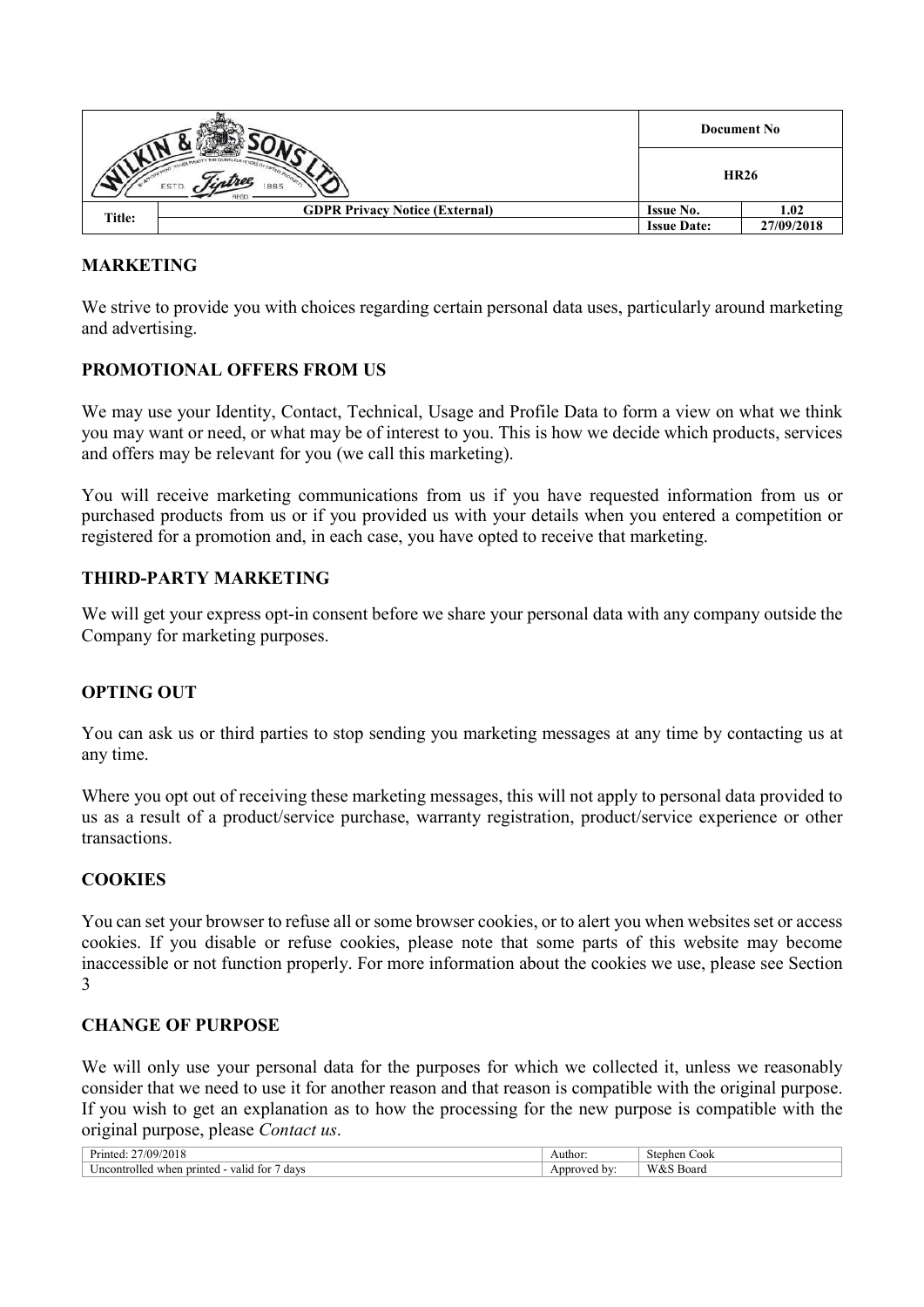|        |                                       | <b>Document No</b> |             |
|--------|---------------------------------------|--------------------|-------------|
|        | ESTO<br>885                           |                    | <b>HR26</b> |
|        | <b>GDPR Privacy Notice (External)</b> | <b>Issue No.</b>   | 1.02        |
| Title: |                                       | <b>Issue Date:</b> | 27/09/2018  |

If we need to use your personal data for an unrelated purpose, we will notify you and we will explain the legal basis which allows us to do so.

Please note that we may process your personal data without your knowledge or consent, in compliance with the above rules, where this is required or permitted by law.

## **5. DISCLOSURES OF YOUR PERSONAL DATA**

We may have to share your personal data with the parties set out below for the purposes set out in the table in paragraph 4 above.

- External Third Parties as set out in the *Glossary*.
- Specific third parties listed in the table in *paragraph 4* above.
- Third parties to whom we may choose to sell, transfer, or merge parts of our business or our assets. Alternatively, we may seek to acquire other businesses or merge with them. If a change happens to our business, then the new owners may use your personal data in the same way as set out in this privacy notice.

We require all third parties to respect the security of your personal data and to treat it in accordance with the law. We do not allow our third-party service providers to use your personal data for their own purposes and only permit them to process your personal data for specified purposes and in accordance with our instructions.

## **6. INTERNATIONAL TRANSFERS**

Many of our external third parties are based outside the European Economic Area (**EEA**) so their processing of your personal data will involve a transfer of data outside the EEA.

Whenever we transfer your personal data out of the EEA, we ensure a similar degree of protection is afforded to it by ensuring at least one of the following safeguards is implemented:

- We will only transfer your personal data to countries that have been deemed to provide an adequate level of protection for personal data by the European Commission. For further details, see *European Commission: Adequacy of the protection of personal data in non-EU countries*.
- Where we use certain service providers, we may use specific contracts approved by the European Commission which give personal data the same protection it has in Europe. For further details, see *European Commission: Model contracts for the transfer of personal data to third countries*.
- Where we use providers based in the US, we may transfer data to them if they are part of the Privacy Shield which requires them to provide similar protection to personal data shared between the Europe

| Printed:<br>/2018<br>٬۵۹                                                            | Authoi         | -<br>Cook<br>stephen       |
|-------------------------------------------------------------------------------------|----------------|----------------------------|
| $\sim$ $\sim$<br>' davs<br>valio<br>printed<br>when<br>. for<br><b>Incontrolled</b> | N <sub>U</sub> | -<br>Board<br>$N_{\alpha}$ |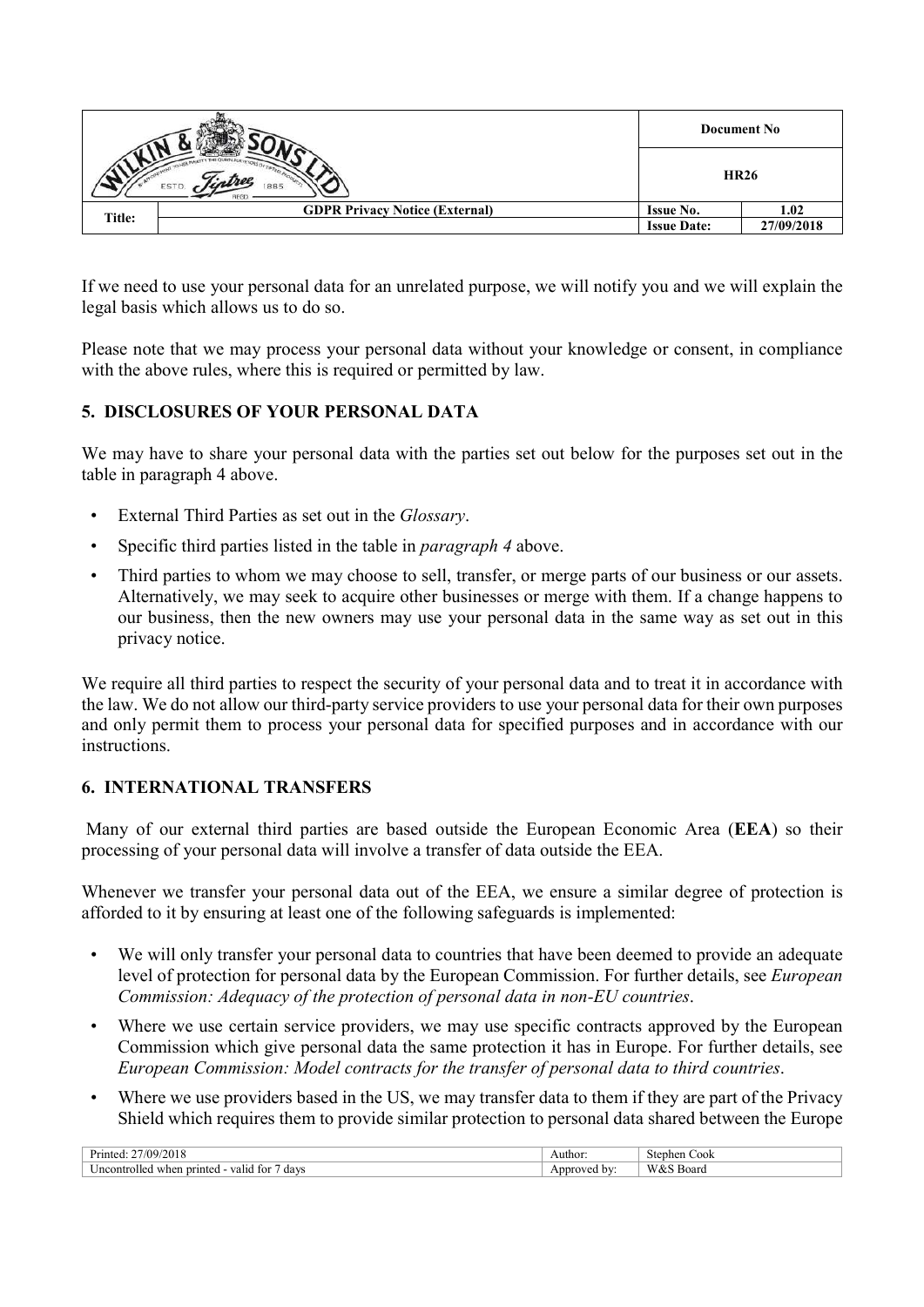|        |                                       | <b>Document No</b> |             |
|--------|---------------------------------------|--------------------|-------------|
|        | <b>ESTI</b><br>885                    |                    | <b>HR26</b> |
|        | <b>GDPR Privacy Notice (External)</b> | <b>Issue No.</b>   | 1.02        |
| Title: |                                       | <b>Issue Date:</b> | 27/09/2018  |

and the US. For further details, see *European Commission: EU-US Privacy Shield*.

Please *Contact us* if you want further information on the specific mechanism used by us when transferring your personal data out of the EEA.

## **7. DATA SECURITY**

We have put in place appropriate security measures to prevent your personal data from being accidentally lost, used or accessed in an unauthorised way, altered or disclosed. In addition, we limit access to your personal data to those employees, agents, contractors and other third parties who have a business need to know. They will only process your personal data on our instructions and they are subject to a duty of confidentiality.

We have put in place procedures to deal with any suspected personal data breach and will notify you and any applicable regulator of a breach where we are legally required to do so.

## **8. DATA RETENTION**

#### **HOW LONG WILL YOU USE MY PERSONAL DATA FOR?**

We will only retain your personal data for as long as necessary to fulfil the purposes we collected it for, including for the purposes of satisfying any legal, accounting, or reporting requirements.

To determine the appropriate retention period for personal data, we consider the amount, nature, and sensitivity of the personal data, the potential risk of harm from unauthorised use or disclosure of your personal data, the purposes for which we process your personal data and whether we can achieve those purposes through other means, and the applicable legal requirements.

By law we have to keep basic information about our customers (including Contact, Identity, Financial and Transaction Data) for six years after they cease being customers for tax purposes.

In some circumstances you can ask us to delete your data: see below for further information.

In some circumstances we may anonymise your personal data (so that it can no longer be associated with you) for research or statistical purposes in which case we may use this information indefinitely without further notice to you.

## **9. YOUR LEGAL RIGHTS**

Under certain circumstances, you have rights under data protection laws in relation to your personal data. Please click on the links below to find out more about these rights:

| 109/2015<br>n.<br>Printe<br>UI C                                                       | Author                            | stepher<br><b>Cook</b> |
|----------------------------------------------------------------------------------------|-----------------------------------|------------------------|
| $\sim$ $\sim$<br>tor<br>davs<br>valid<br>when<br>$\alpha$<br>printed<br>icont.<br>olle | mprove<br>. hv<br>$\sim$ u $\sim$ | W&S B<br>Board         |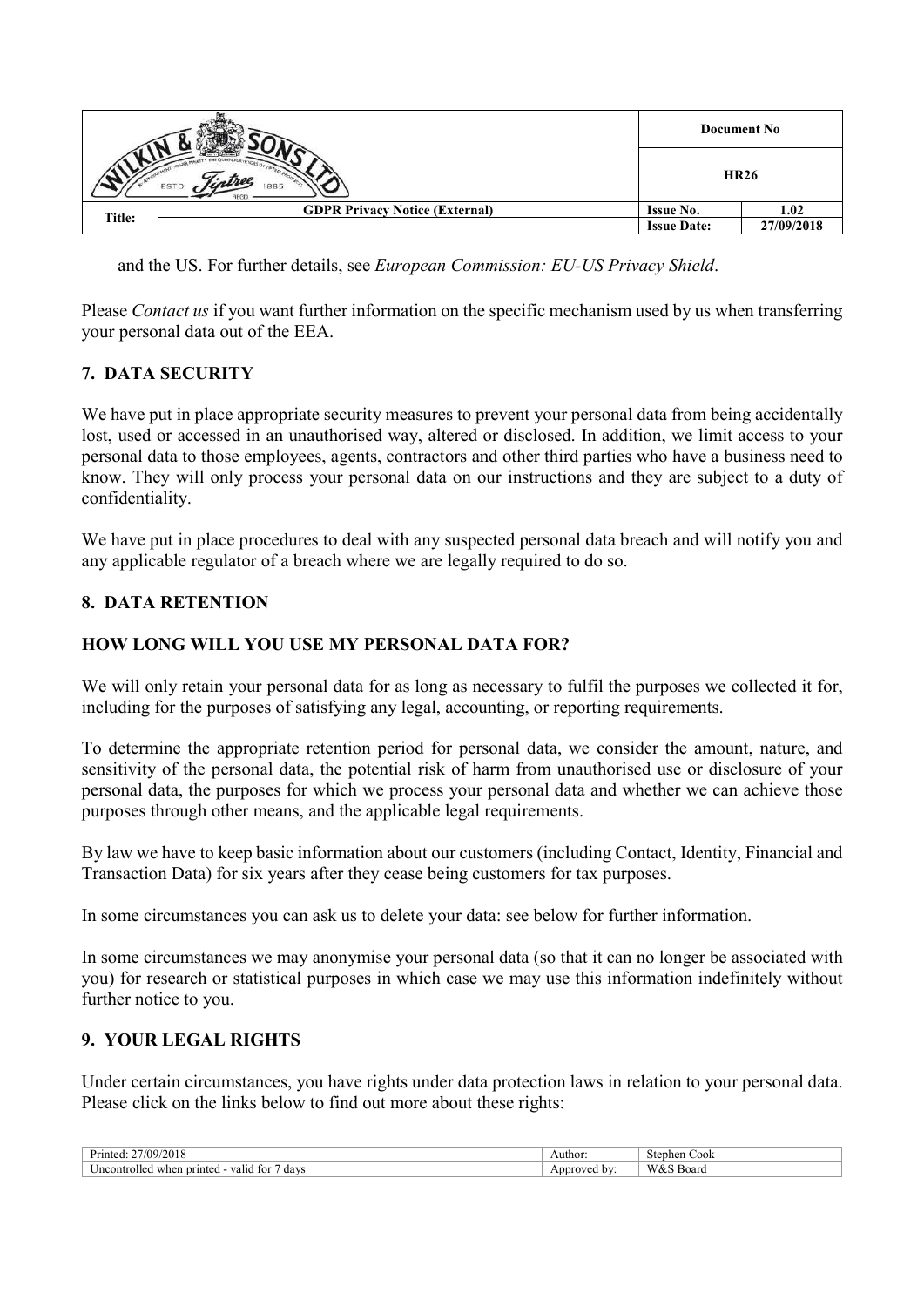| ESTD.<br>1885 |                                       | <b>Document No</b> |            |
|---------------|---------------------------------------|--------------------|------------|
|               |                                       | <b>HR26</b>        |            |
| Title:        | <b>GDPR Privacy Notice (External)</b> | <b>Issue No.</b>   | 1.02       |
|               |                                       | <b>Issue Date:</b> | 27/09/2018 |

- *Request access to your personal data*.
- *Request correction of your personal data*.
- *Request erasure of your personal data*.
- *Object to processing of your personal data*.
- *Request restriction of processing your personal data*.
- *Request transfer of your personal data*.
- *Right to withdraw consent*.

If you wish to exercise any of the rights set out above, please *Contact us*.

# **NO FEE USUALLY REQUIRED**

You will not have to pay a fee to access your personal data (or to exercise any of the other rights). However, we may charge a reasonable fee if your request is clearly unfounded, repetitive or excessive. Alternatively, we may refuse to comply with your request in these circumstances.

## **WHAT WE MAY NEED FROM YOU**

We may need to request specific information from you to help us confirm your identity and ensure your right to access your personal data (or to exercise any of your other rights). This is a security measure to ensure that personal data is not disclosed to any person who has no right to receive it. We may also contact you to ask you for further information in relation to your request to speed up our response.

## **TIME LIMIT TO RESPOND**

We try to respond to all legitimate requests within one month. Occasionally it may take us longer than a month if your request is particularly complex or you have made a number of requests. In this case, we will notify you and keep you updated.

## **10. GLOSSARY**

## **LAWFUL BASIS**

**Legitimate Interest** means the interest of our business in conducting and managing our business to enable us to give you the best service/product and the best and most secure experience. We make sure we consider and balance any potential impact on you (both positive and negative) and your rights before we process your personal data for our legitimate interests. We do not use your personal data for activities where our interests are overridden by the impact on you (unless we have your consent or are otherwise required or permitted to by law). You can obtain further information about how we assess our legitimate interests

| /2010<br>ശ<br>n.<br>Printe<br>UI C                                              | Author                              | Stephen<br>` Cook |
|---------------------------------------------------------------------------------|-------------------------------------|-------------------|
| - -<br>. for<br>davs<br>valid .<br>when<br>$\alpha$<br>contr<br>printed<br>oned | nnrover)<br>. hv<br>$\sim$ u $\sim$ | W&S B<br>Board    |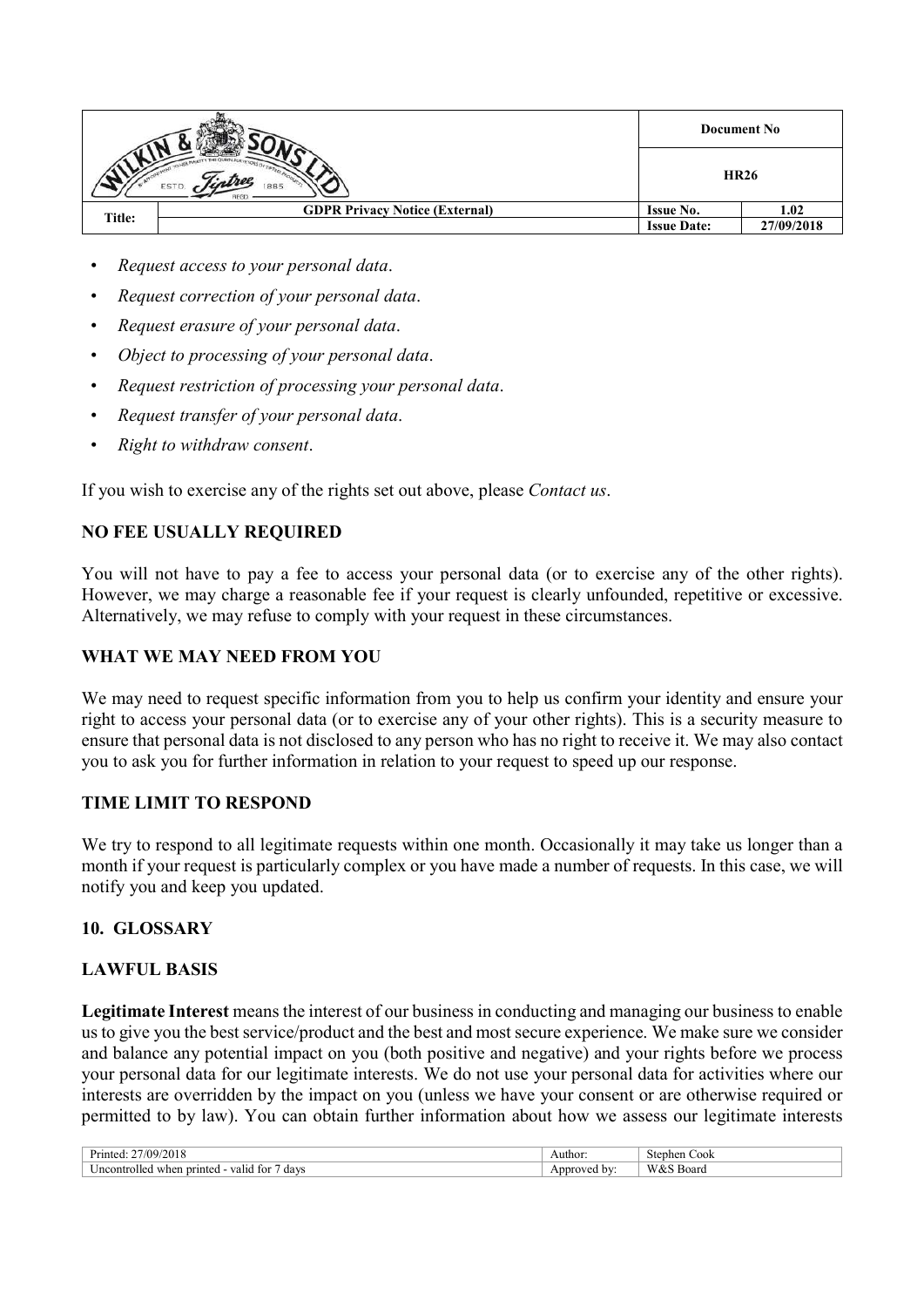| ESTO<br>885 |                                       | <b>Document No</b> |            |
|-------------|---------------------------------------|--------------------|------------|
|             |                                       | <b>HR26</b>        |            |
| Title:      | <b>GDPR Privacy Notice (External)</b> | <b>Issue No.</b>   | 1.02       |
|             |                                       | <b>Issue Date:</b> | 27/09/2018 |

against any potential impact on you in respect of specific activities by contacting us

**Performance of Contract** means processing your data where it is necessary for the performance of a contract to which you are a party or to take steps at your request before entering into such a contract.

**Comply with a legal or regulatory obligation** means processing your personal data where it is necessary for compliance with a legal or regulatory obligation that we are subject to.

#### **THIRD PARTIES**

#### **EXTERNAL THIRD PARTIES**

- Service providers acting as processors based within or outside of the EEA who provide services that support our services supplied to you.
- Professional advisers acting including lawyers, bankers, auditors and insurers based within the EEA who provide consultancy, banking, legal, insurance and accounting services.
- HM Revenue & Customs, regulators and other authorities based in the United Kingdom who require reporting of processing activities in certain circumstances.

#### **YOUR LEGAL RIGHTS**

You have the right to:

**Request access** to your personal data (commonly known as a "data subject access request"). This enables you to receive a copy of the personal data we hold about you and to check that we are lawfully processing it.

**Request correction** of the personal data that we hold about you. This enables you to have any incomplete or inaccurate data we hold about you corrected, though we may need to verify the accuracy of the new data you provide to us.

**Request erasure** of your personal data. This enables you to ask us to delete or remove personal data where there is no good reason for us continuing to process it. You also have the right to ask us to delete or remove your personal data where you have successfully exercised your right to object to processing (see below), where we may have processed your information unlawfully or where we are required to erase your personal data to comply with local law. Note, however, that we may not always be able to comply with your request of erasure for specific legal reasons which will be notified to you, if applicable, at the time of your request.

**Object to processing** of your personal data where we are relying on a legitimate interest (or those of a third party) and there is something about your particular situation which makes you want to object to

| (2019)<br>$\sim$<br>70 N.H<br>unted:<br>2018                    | Autnor                            | Cook<br>stephen    |
|-----------------------------------------------------------------|-----------------------------------|--------------------|
| --<br>davs<br>when<br>valiu<br>-nrinted<br>. for<br>Inc.<br>on⊓ | $\mathbf{A}$<br>Innnot<br>$\cdot$ | -<br>Board<br>.JX- |